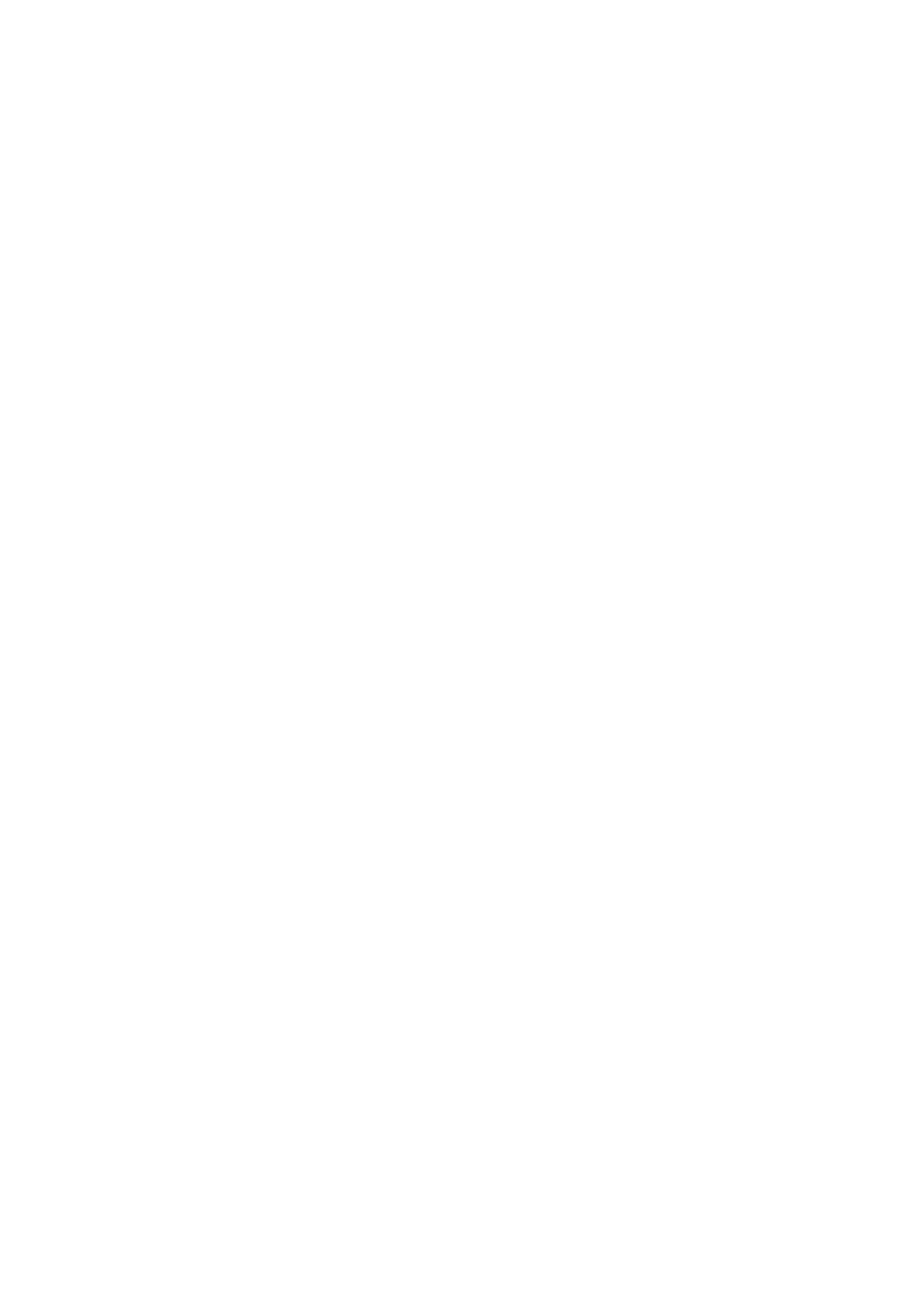The South African Mountaineering Development and Training Programme (MDT), was established to develop and maintain nationally recognised standards for the many clubs, organisations and individuals active in mountain related activities.

The programme, controlled by the South African Mountaineering Development and Training Trust, a legally constituted body registered with the master of the Supreme Court, co-ordinates and administers the functioning of the national Mountain Training Scheme (MTS).

Introduced in 1996, the MTS comprises of eight partially independent schemes, each integrating practical, theoretical and experiential components through a process of training and assessment. From the Basic Mountain Walking Leader Scheme to the Mountaineering Instructor Scheme, each is primarily concerned with good practice, leading to the safe enjoyment of the activity.

Training and assessment courses are run by individuals approved and accredited by the trust.

Since its introduction, the programme has gained the support of the many professional, semi-professional and voluntary guides, leaders and instructors active in South Africa's mountains.

An overview of the Mountain Training Scheme is provided on the next page.

Information on the components of the MDT programme, how to register, or where to go for training and assessment courses can be obtained from:

> Administration **MDT** PO Box 662 **Gillitts** 3603 South Africa

Email: admin@mdt.za.org Website: www.mdt.za.org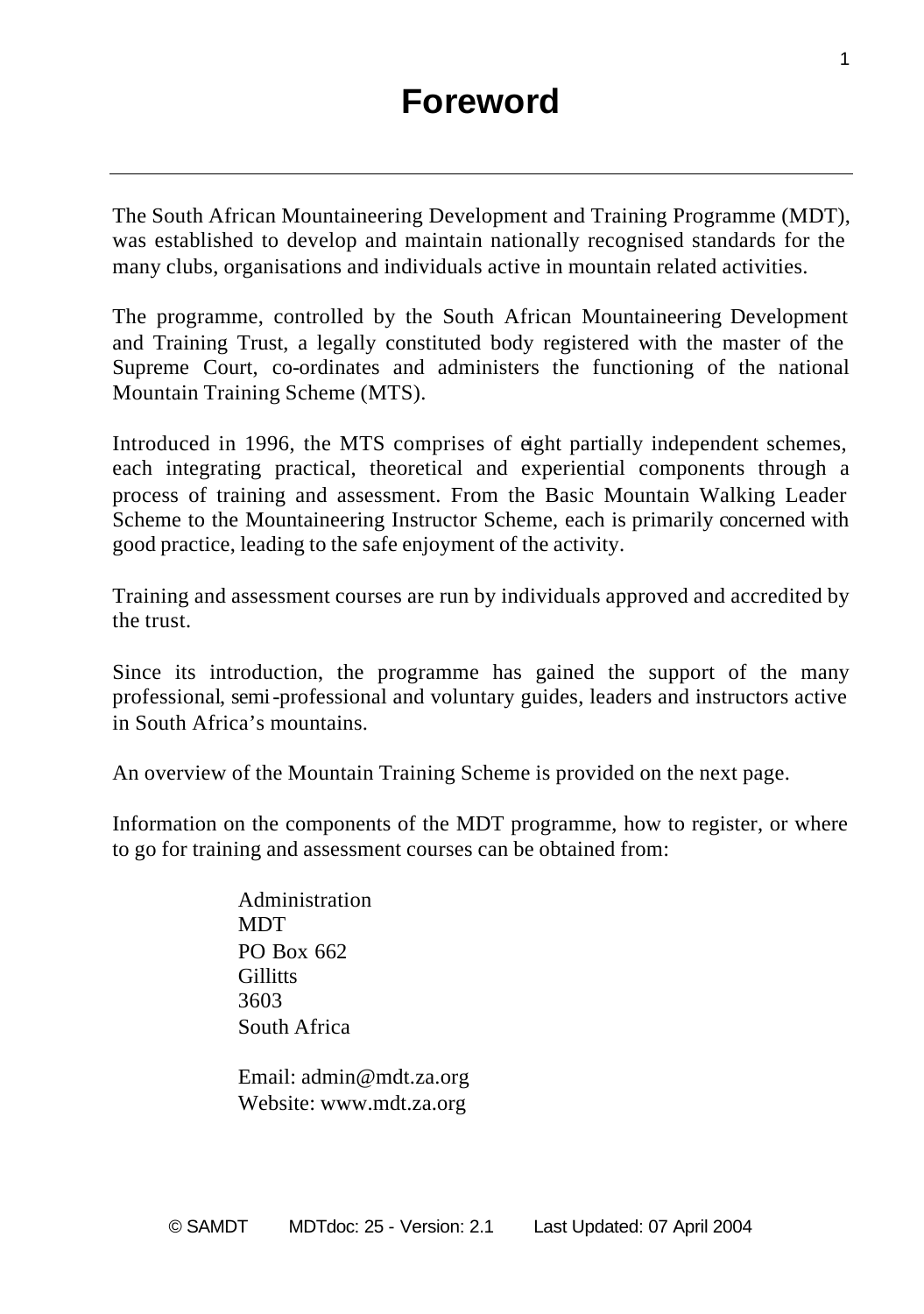### **The Mountain Training Scheme**

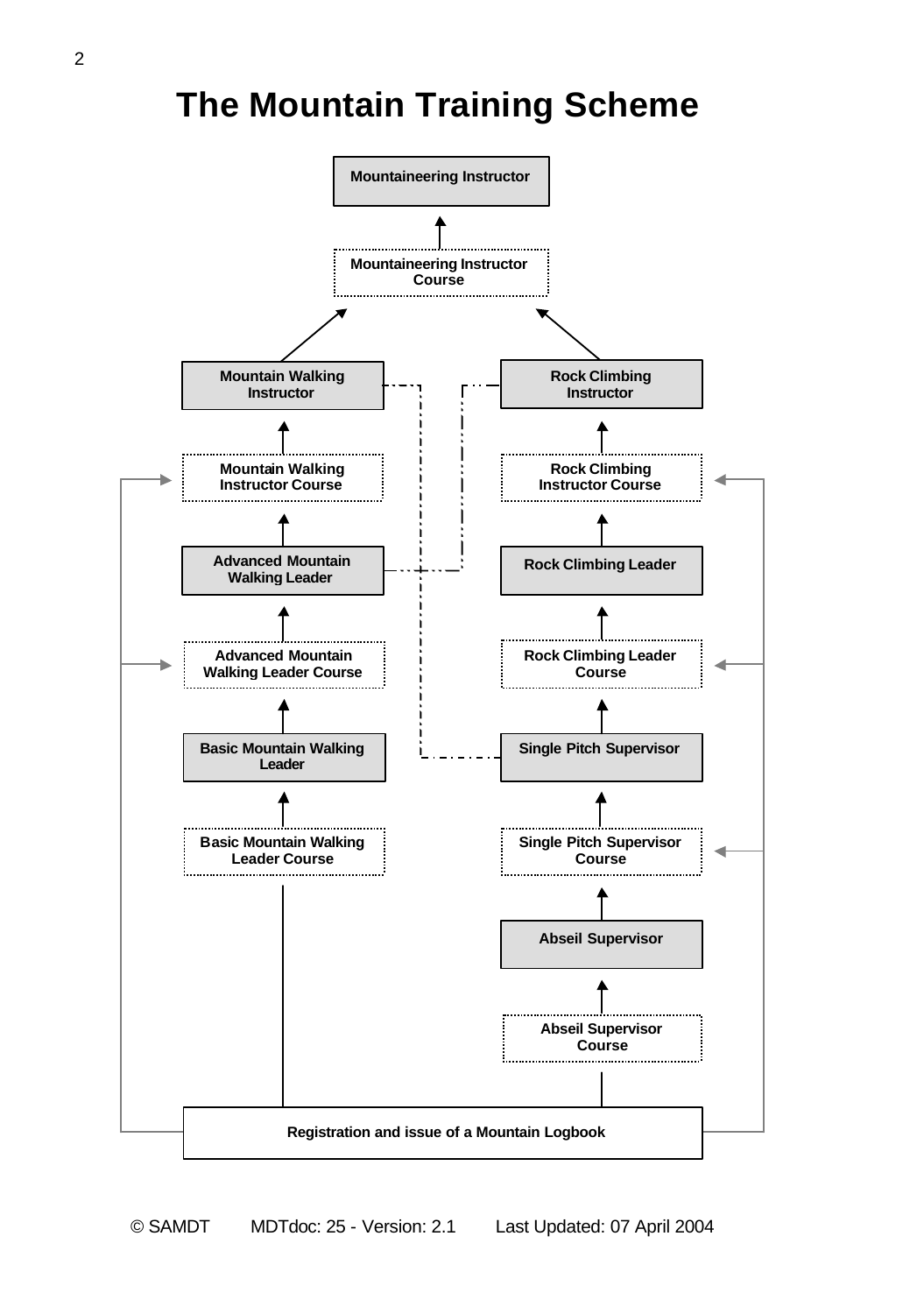## **Mountaineering Instructor Scheme Prospectus**

| <b>Introduction</b> | Mountaineering Instructor Scheme provides<br>The<br>comprehensive training and assessment for individuals<br>working as instructors in a professional, semi-professional<br>or voluntary capacity, privately or at mountaineering<br>centres. It integrates training and assessment in a variety of<br>testing conditions in mountainous country.<br>The scheme provides training and assessment in the skills                                                                                                                      |
|---------------------|-------------------------------------------------------------------------------------------------------------------------------------------------------------------------------------------------------------------------------------------------------------------------------------------------------------------------------------------------------------------------------------------------------------------------------------------------------------------------------------------------------------------------------------|
|                     | required to teach, and assess general mountaineering,<br>mountain leadership and rock climbing and to lead groups<br>in all mountain areas of South Africa.                                                                                                                                                                                                                                                                                                                                                                         |
| <b>Stages</b>       | The scheme comprises of:                                                                                                                                                                                                                                                                                                                                                                                                                                                                                                            |
|                     | 1. registration and issue of a log book;<br>2. a six day training course;<br>3. further experience gained during a consolidation period;<br>4. a four day assessment course;<br>5. continuing experience entered in a logbook.                                                                                                                                                                                                                                                                                                      |
| <b>Registration</b> | The candidate wishing to register must:                                                                                                                                                                                                                                                                                                                                                                                                                                                                                             |
|                     | be not less than twenty one years of age;<br>٠<br>have at least forty eight months of substantial<br>$\bullet$<br>independent experience of mountaineering in a variety<br>of mountain areas and conditions:<br>hold the Mountain Walking Instructor and<br>Rock-<br>$\bullet$<br>Climbing Instructor Awards;<br>identify a suitable referee to endorse the registration<br>٠<br>application, preferably a mountaineering instructor or<br>guide, but other long term climbing partners or suitable<br>employer will be considered; |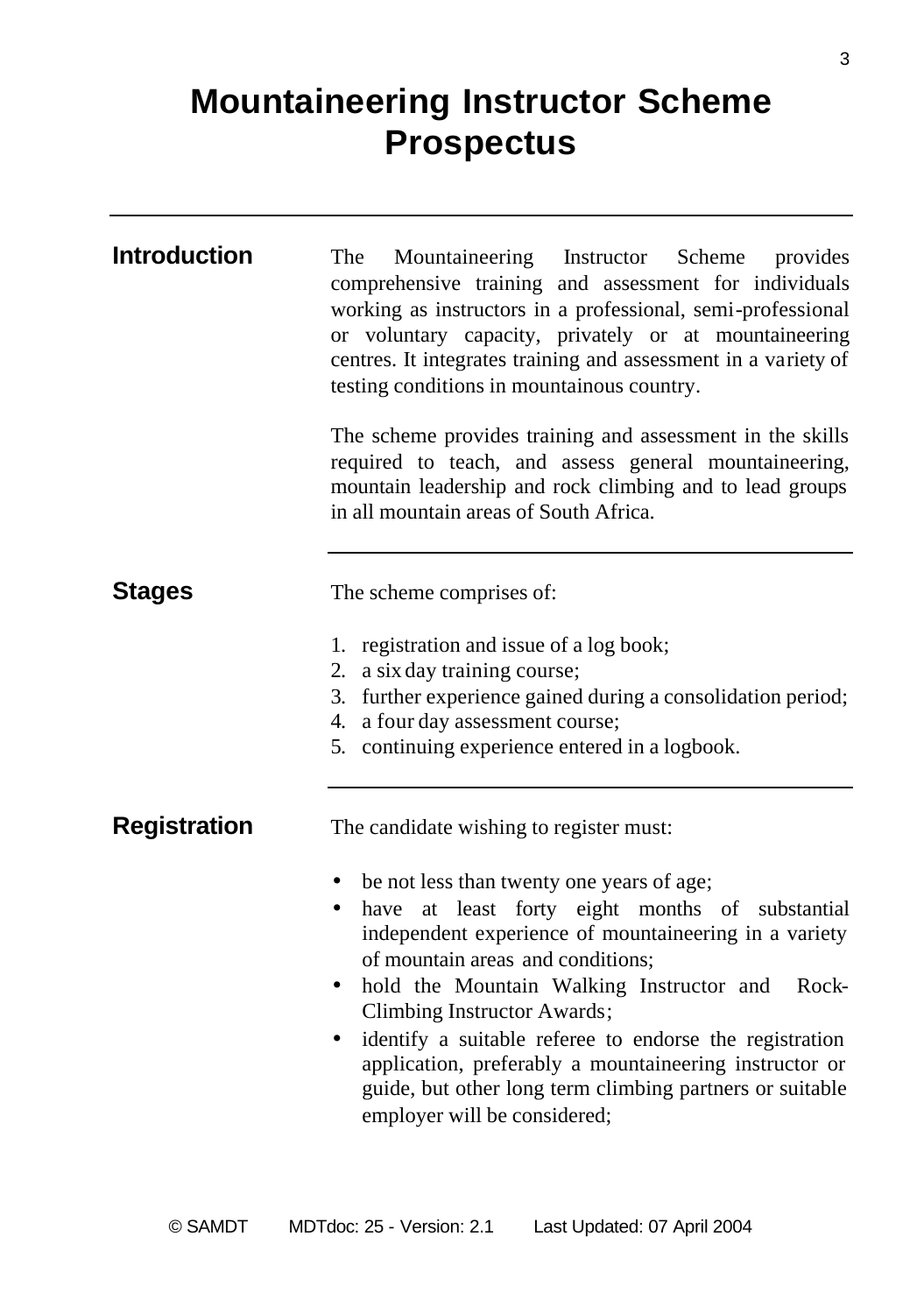• complete the registration application and enclose the appropriate fee. This should be submitted to the MDT via an approved course provider.

Course Providers are given a period of 14 days from the date of completion of the course, to submit the registration details of their course attendees. The MDT administration then has a further 14 days to process these registrations, and to supply you with your registration number as recorded on the MDT database

Please feel free to contact the MDT administration at any time to check up on your registration. You should receive an e-mail/sms/phone call confirming receipt of your registration form once the MDT administration has received it. If you do not receive such confirmation, you may contact the MDT administration, who will contact the service provider immediately should the registration details not yet have been submitted.

The purpose of this is to ensure speedy registration, leading to satisfied MDT members. Please be assured of our commitment to aid you in this process.

**Training** The candidate must attend a six-day training course run by the MDT. It emphasises those skills, which the candidate might have difficulty in learning without guidance.

> On completion of training, the Director of Training will endorse the appropriate page(s) in the logbook.

### **Logbook** Experience gained by the candidate should be recorded in the MDT Mountain Logbook. Entries should be concise and easily read, providing a complete record of the candidate's experience.

The logbook is divided into five sections and includes:

• a record of experience gained prior to the training course;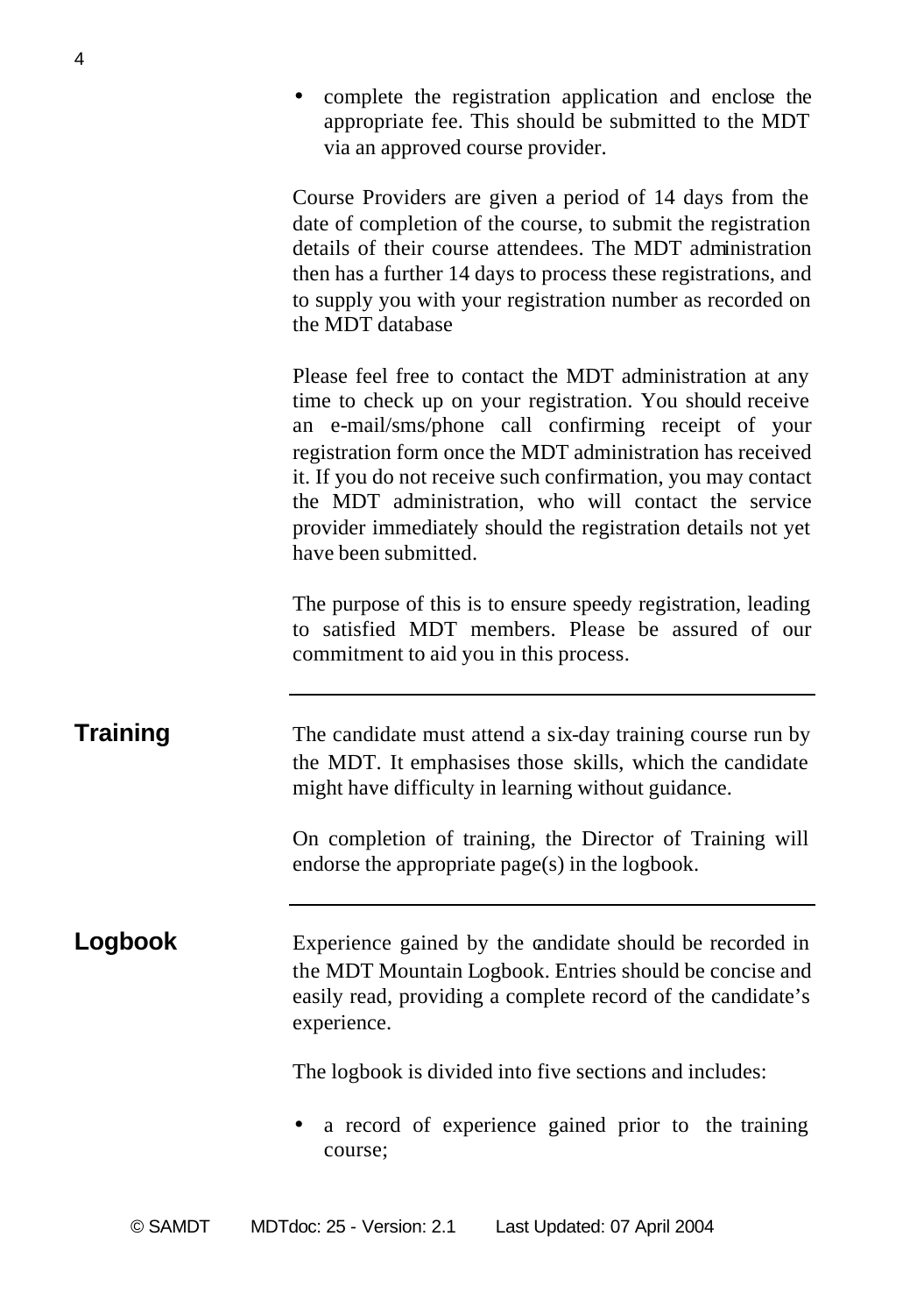|                      | the particulars of the training course, completed by the<br>Director of Training;<br>a record of experience gained during the period between<br>the training and assessment courses;<br>the particulars of the assessment course, completed by<br>٠<br>the Director of Assessment:<br>a record of experience gained after the assessment. |
|----------------------|-------------------------------------------------------------------------------------------------------------------------------------------------------------------------------------------------------------------------------------------------------------------------------------------------------------------------------------------|
| <b>Consolidation</b> | During the period between training and assessment courses,<br>the candidate is expected to evaluate and consolidate the<br>techniques shown during training and gain extensive<br>personal experience of mountaineering, leadership and<br>instruction in a number of mountain areas.                                                     |
|                      | Experience gained abroad, while valuable is not a substitute<br>for specific experience gained in South Africa.<br>The consolidation period will be a minimum of six months.                                                                                                                                                              |
| <b>First Aid</b>     | At the start of the assessment course the candidate must<br>hold a currently valid approved first aid certificate.                                                                                                                                                                                                                        |
| <b>Assessment</b>    | Before attending an assessment course the candidate must:                                                                                                                                                                                                                                                                                 |
|                      | be familiar with all aspects of the syllabus;<br>have obtained a reference from a referee;<br>hold a valid approved mountain first aid certificate.                                                                                                                                                                                       |
|                      | The candidate will be expected to present a logbook and<br>first aid certificate to the Director of Assessment, to confirm<br>that the requirements of the scheme have been met.                                                                                                                                                          |
|                      | During the assessment course, which lasts a minimum of<br>four days, the candidate will be tested in accordance with<br>the syllabus requirements.                                                                                                                                                                                        |
|                      | The Director of Assessment will endorse the logbook in one<br>of three ways:                                                                                                                                                                                                                                                              |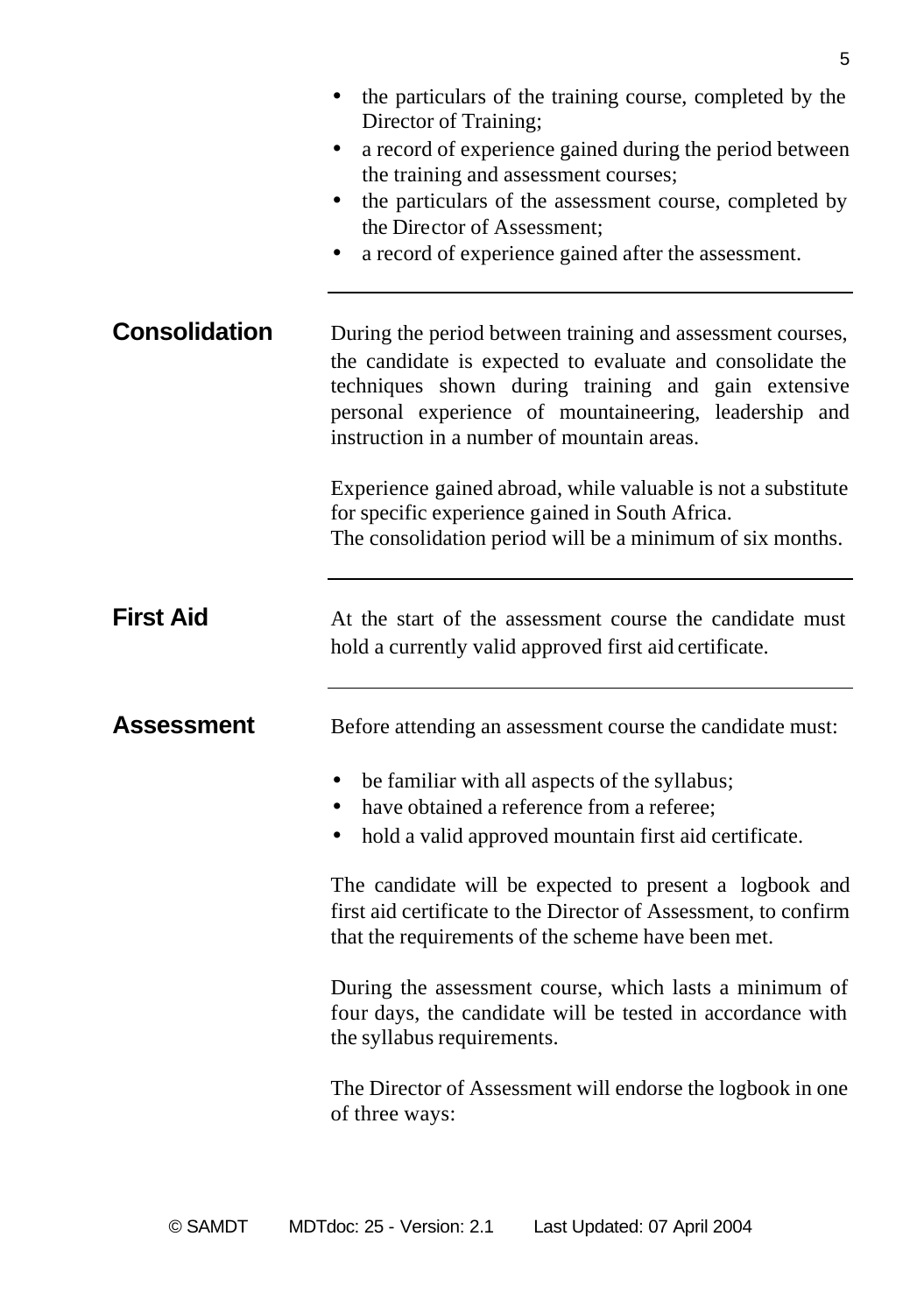#### **Pass**

Awarded where the candidate has demonstrated proper knowledge and application of the course syllabus and has shown the necessary experience for the application of abseil supervision.

#### **Deferred**

Awarded where the candidate has generally performed at the required standard and shown the necessary experience and attributes, but where complete proficiency has not been attained. Written recommendations for further experience will be given, along with details of the proposed one-day reassessment.

#### **Recommended Reassessment**

Awarded where the candidate's performance has been weak, or the necessary experience and attributes have not been shown.

**Reassessment** The candidate cannot be reassessed for more than one day of the four-day assessment course. This must follow a minimum period of three months. The candidate may only take two reassessments before being required to take the entire course again. Since the reassessment will be based on information gained during the assessment all reassessments must be completed within a five-year period.

**Exemption** Exemption from the consolidation period is possible for the candidate who can demonstrate substantial experience prior to registration. It must be stressed that the consolidation period is an essential part of the preparation for assessment, enabling the candidate to personally evaluate the techniques demonstrated during training.

> Exemption from stages two and three will only be gained in exceptional cases.

> Applications for exemption must be made in writing to the secretary of the Assessment Panel.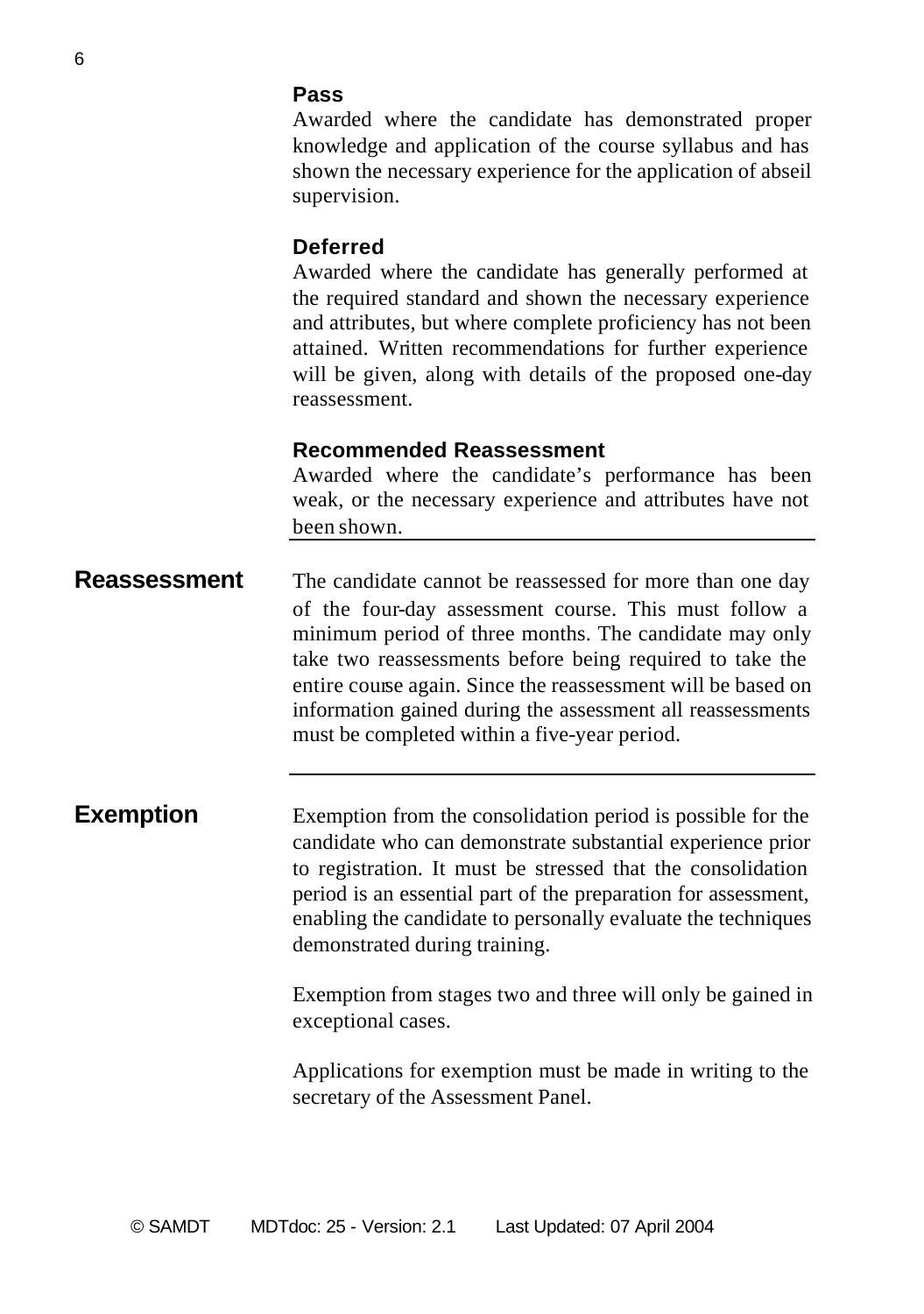### **Mountaineering Instructor Scheme Notes**

1. The MDT Administrator, on receiving the registration application and registration fee, will issue a receipt as proof that registration has been successful.

**Scope** It is the duty of the employer or operating authority to decide whether a leader or instructor possesses the personal attributes needed to take responsibility for a group of people. It is the combination of technical skills, wide experience and personal qualities, which forms the basis for effective group management. The scheme assesses the technical skills and experience, the employer or operating authority must gauge personal qualities.

**Experience** Candidates often experience some difficulty when compiling their registration forms and logbooks, in trying to determine whether or not they meet the experience requirements of the Scheme.

> The Director of Assessment and the Assessment Panel are looking for both depth and breadth of experience since the candidate who only has the minimum experience is unlikely to benefit from either training or assessment courses.

> The Mountain Training Scheme is South Africa oriented, therefore, experience recorded should reflect this. Whilst experience gained abroad is undoubtedly valuable it is not necessarily the most appropriate.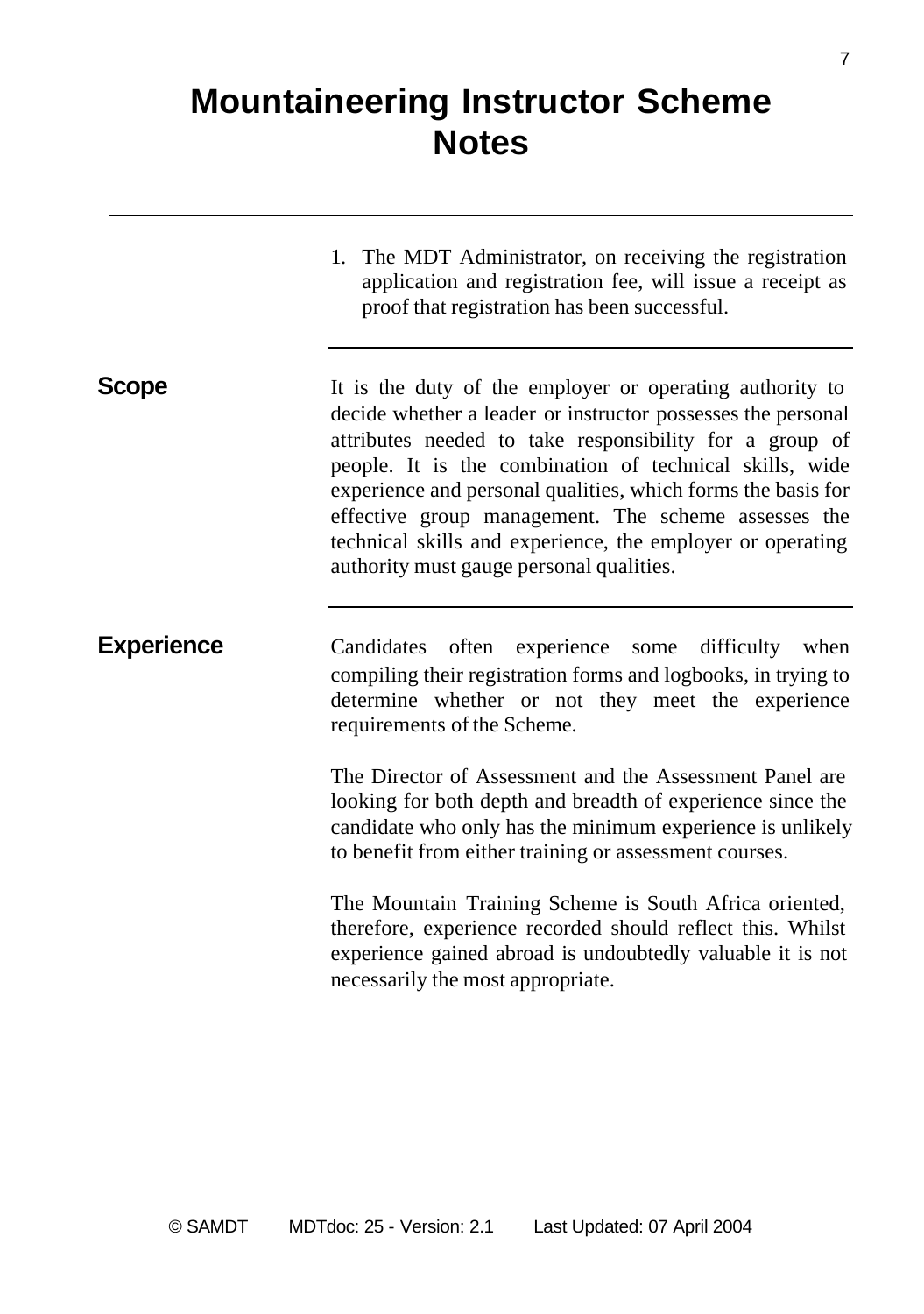### **Mountaineering Instructor Scheme Acknowledgements**

- 1. **South African Mountaineering Development and Training Programme** Technical Committee.
- 2. **Mountain Club of South Africa. National Training Sub-committee (1994)** *Mountain Leadership Training Scheme*. *Proposed Policy and Guidelines a Consultative Document.*
- 3. **Mountain Leader Training Board (UK)** *Mountain Instructor Scheme Prospectus and Syllabus.*
- 4. **United Kingdom Mountain Training Board (1994)** *Mountain Instructor Scheme Prospectus and Syllabus*.
- 5. **United Kingdom Mountain Training Board (1995)** *National Guidelines*.